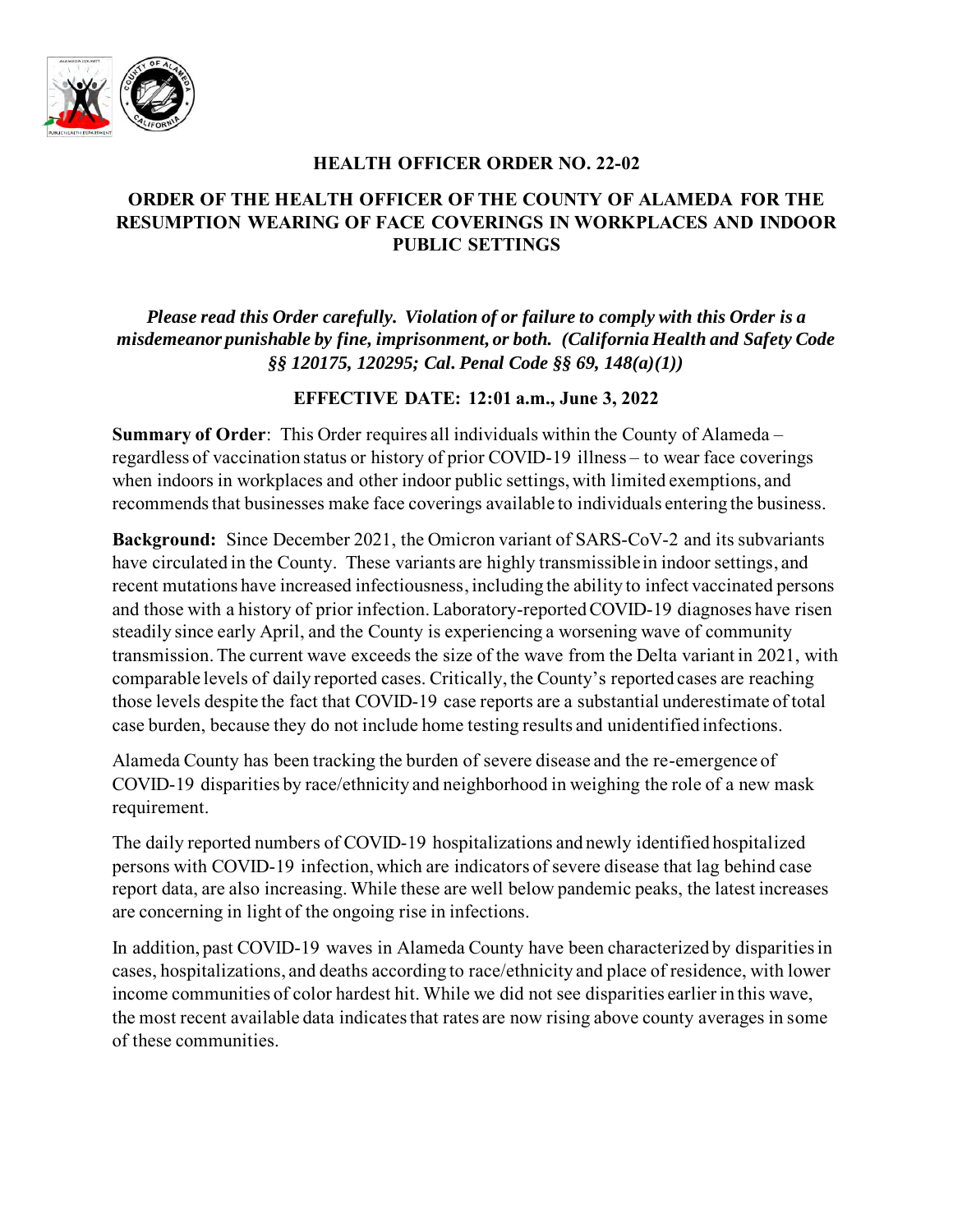

Widespread indoor use of face coverings, also known as masking, is the least disruptive and most immediately impactful additional measure to take to limit the spread of the COVID-19 to lessen the burden of severe disease and attempt to mitigate re-emerging disparities.

The Health Officer also strongly recommends that all eligible persons in the County be vaccinated and boosted. Vaccines and boosters are available for all persons over 5 years of age. Information on obtaining a COVID-19 vaccine in the County of Alameda is available here: [https://covid-19.acgov.org/vaccines.](https://covid-19.acgov.org/vaccines) Vaccines and boosters are available at no cost – regardless of insurance, immigration status, or vaccine phase – at County-operated or supported sites throughout the County.

The COVID-19 vaccines authorized in the United States are highly safe and effective. These vaccines continue to provide protection to individuals and communities, particularly against severe COVID-19 disease, hospitalization, and death, and are recommended by the U.S. Centers for Disease Control and Prevention (CDC) for all populations authorized to receive them by the U.S. Food and Drug Administration.

The Health Officer also strongly recommends County residents familiarize themselves with treatment options and have a plan for accessing COVID-19 treatment if necessary. Medications are available by prescription which can treat COVID-19 and help prevent severe disease in those at highest risk. These medications are widely available and include both oral and injectable treatments. In addition, long-acting medication to prevent COVID-19 infection is also available for immunocompromised and other eligible persons.

The Health Officer will continue to assess the public health situation as it evolves and may modify this Order, or issue additional Orders, related to COVID-19, as changing circumstances dictate.

#### **ORDER**

## **UNDER THE AUTHORITY OF CALIFORNIA HEALTH AND SAFETY CODE SECTIONS 101040, 101085, AND 120175, THE HEALTH OFFICER OF THE COUNTY OF ALAMEDA ("HEALTH OFFICER") ORDERS:**

- 1. This Order directs that face coverings must be worn over the mouth and nose regardless of vaccination status – in all indoor public settings, venues, gatherings, and workplaces, including but not limited to offices, retail stores, restaurants and bars, theaters, family entertainment centers, conference and event centers, and State and local government offices serving the public. [High quality, snug fitting masks](https://www.cdph.ca.gov/Programs/CID/DCDC/Pages/COVID-19/Get-the-Most-out-of-Masking.aspx) such a KF94, KN95 and N95 respirators provide the best protection and are highly recommended.
- 2. Individuals, businesses, venue operators, hosts, and others responsible for the operation of indoor public settings must: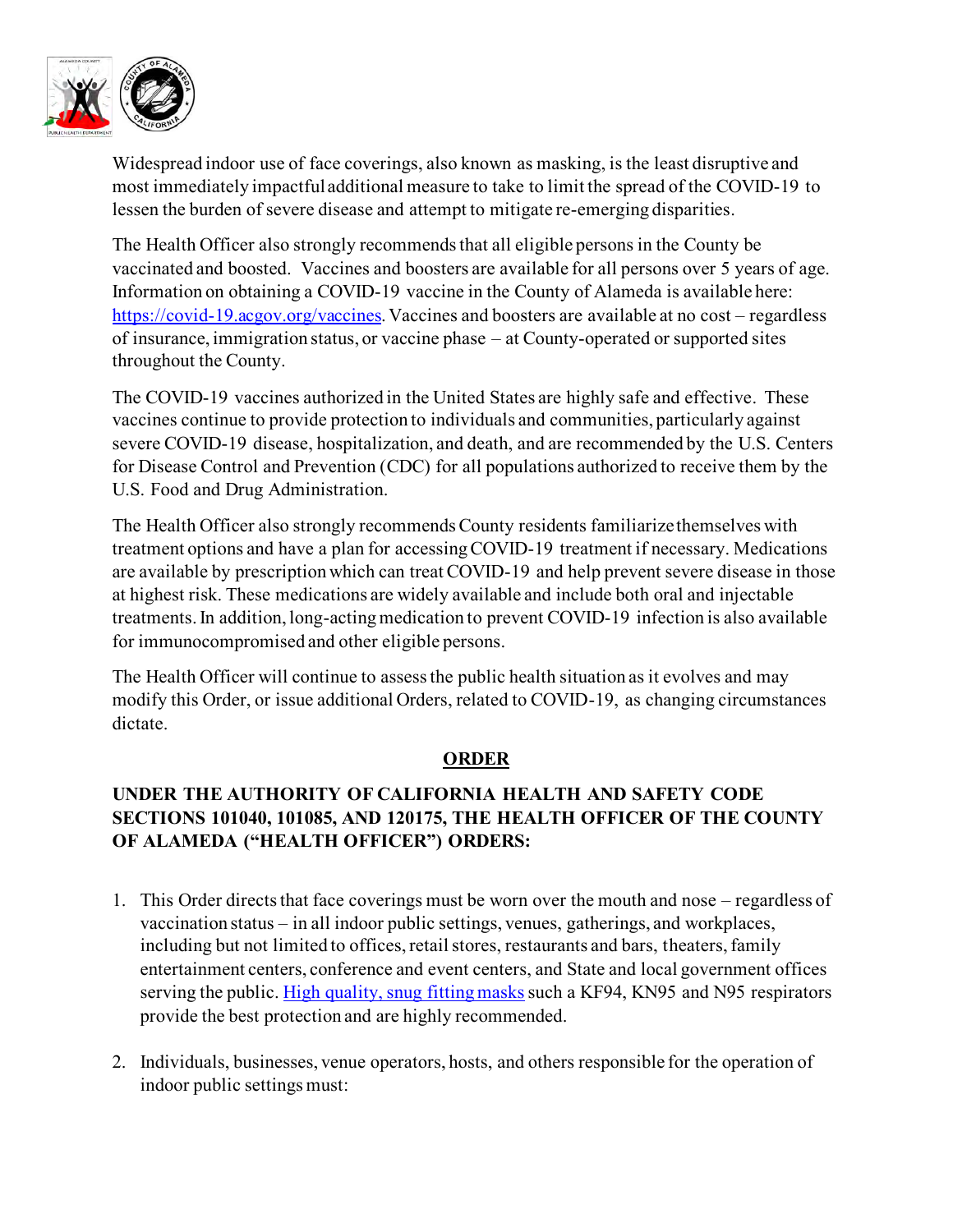

- Require all patrons to wear face coverings for all indoor settings, regardless of their vaccination status; and
- Post clearly visible and easy-to-read signage at all entry points for indoor settings to communicate the masking requirements to all patrons.
- Make reasonable efforts to ensure compliance in their setting.

Those responsible for indoor public settings are strongly encouraged to provide face coverings at no cost to individuals required to wear them.

- 3. **Exemptions**. Individuals are not required to wear face coverings in the following circumstances:
	- While working alone in a closed office or room;
	- While actively eating and/or drinking;
	- While swimming or showering in a fitness facility;
	- While obtaining a medical or cosmetic service involving the head or face for which temporary removal of the face covering is necessary to perform the service.

Additionally:

- Persons younger than two years old **must not** wear a mask because of the risk of suffocation;
- Students and staff in K-12 settings are exempt from this Order through the end of the 2021-2022 school year, including during sports and other extracurricular activities. Masks are still strongly recommended to be worn in all K-12 settings. Students and other youth participants ages 18 and younger in summer camp, summer school and other youth-oriented activities are required to mask to the extent practicable;
- Children two and older in early childhood settings are required to mask to the extent practicable;
- Performers at indoor live events such as theater, opera, symphony, religious choirs, and professional sports may remove masks while actively performing or practicing, though such individuals should maximize physical distancing as much as practicable;
- Participants in indoor religious gatherings may remove masks when necessary to participate in religious rituals;
- Participants in indoor recreational sports, gyms, yoga studios, and similar facilities may remove their masks when necessary while actively engaged in periods of heavy exertion, while participating in water-based sports (e.g., swimming, swim lessons, diving, water polo), and while actively engaged in other sports where masks create imminent risk to health (e.g., wrestling, judo);
- Persons with a medical condition, mental health condition, or disability that prevents wearing a mask. This includes persons with a medical condition for whom wearing a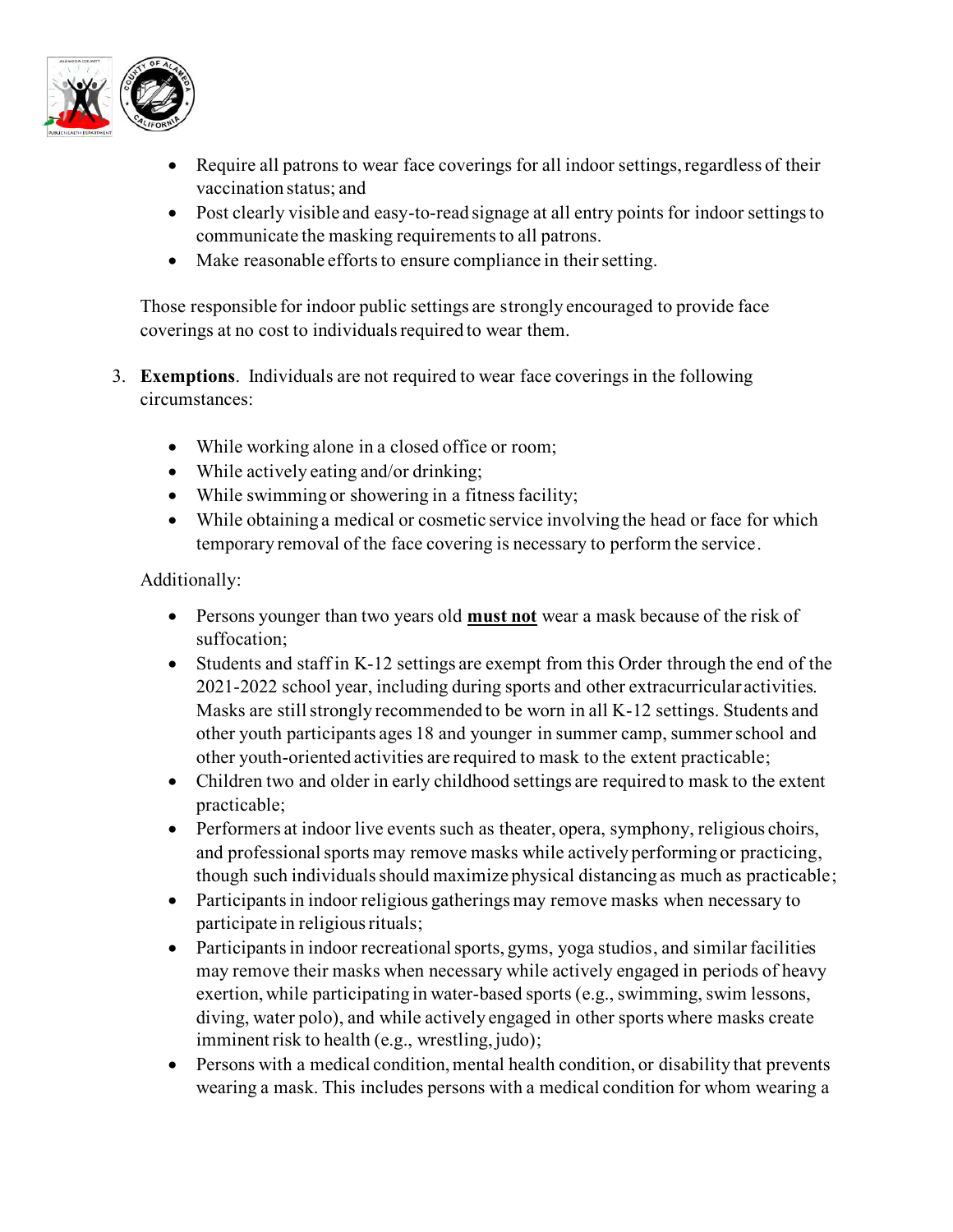

mask could obstruct breathing or who are unconscious, incapacitated, or otherwise unable to remove a mask without assistance;

- Persons who are hearing impaired, or communicating with a person who is hearing impaired, when the ability to see the mouth is essential for communication;
- Persons for whom wearing a mask would create a risk to the person related to their work, as determined by local, state, or federal regulators or workplace safety guidelines.
- 4. Non-public indoor settings. The Health Officer strongly recommends that all persons wear masks in non-public indoor settings when people from multiple households or people who are at higher risk of severe COVID-19 infection are present, regardless of each individual's vaccination status.
- 5. This Order is issued in accordance with, and incorporates by reference, the March 4, 2020 Proclamation of a State of Emergency issued by Governor Gavin Newsom, the Declarations of Local Health Emergency issued by the Health Officer on March 1 and 5, the March 10, 2020 Resolution of the Board of Supervisors of the County of Alameda Ratifying the Declarations of Local Health Emergency, and the March 17, 2020 Resolution of the Board of Supervisors Ratifying the Declaration of Local Emergency.
- 6. This Order is also issued in light of the March 19, 2020 Order of the State Public Health Officer and subsequent orders and guidance issued by the Governor, the State Health Officer, and the California Department of Public Health and Department of Industrial Relations, including without limitation the CDPH June 28, 2021 Guidance for the Use of Face Coverings. The Health Officer may adopt more stringent restrictions and requirements addressing the particular facts and circumstances in this County, necessary to control the public health emergency as it is evolving within the County and the region. Where a County Health Officer Order and any state public health order related to the COVID-19 pandemic conflict, the most restrictive provision will apply.
- 7. Failure to comply with any of the provisions of this Order constitutes an imminent threat and immediate menace to public health, constitutes a public nuisance, and is punishable by fine, imprisonment, or both.

This Order shall become effective at 12:01 a.m. on June 3, 2022 and will continue to be in effect until it is rescinded, superseded, or amended in writing by the Health Officer. The Health Officer will continue to monitor several key indicators to inform the decision whether to modify the restrictions in this Order. The Health Officer will continually review whether modifications to the Order are warranted based on (1) progress in countering the spread of COVID-19 in the County; (2) developments in methods and strategies for preventing and